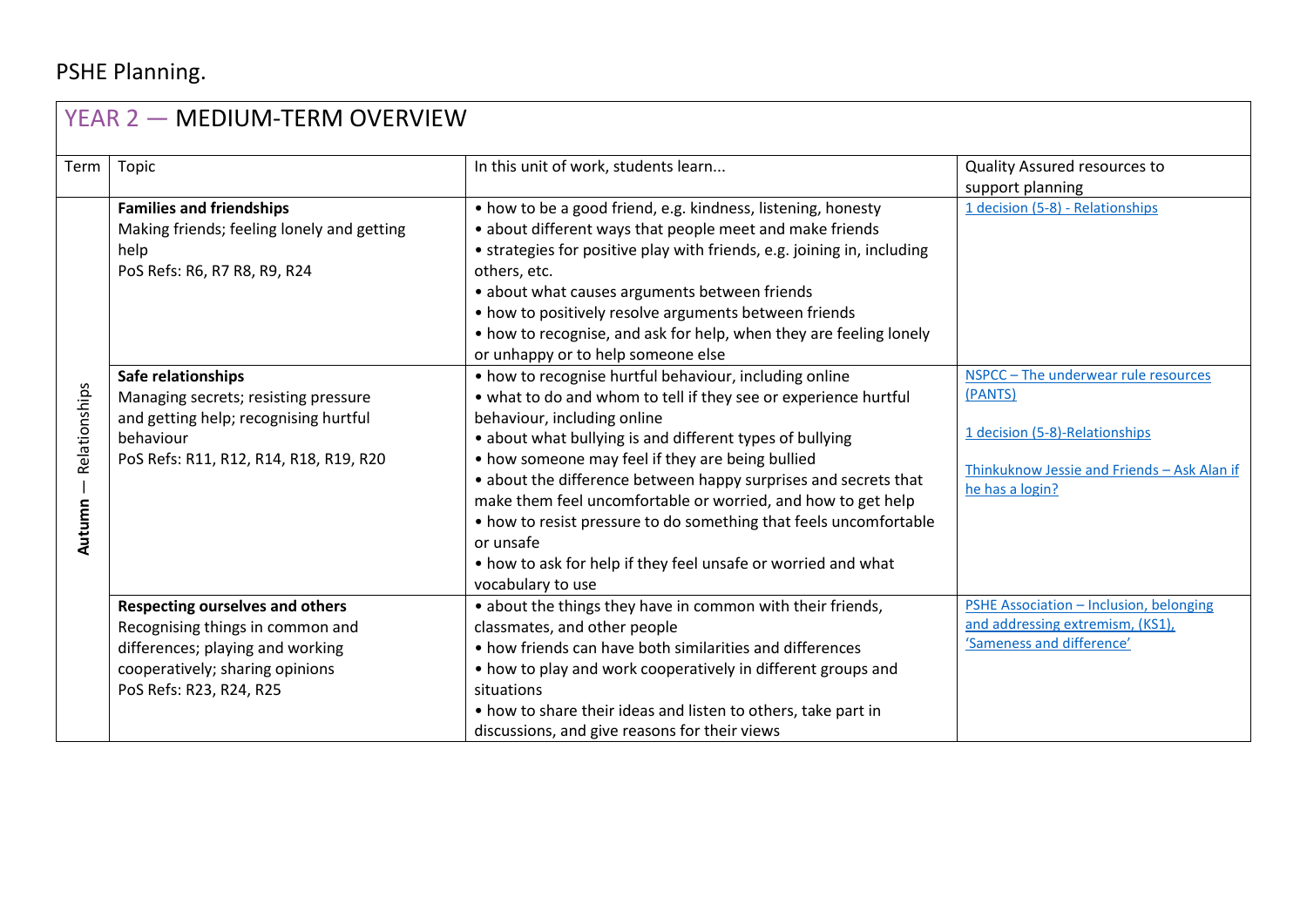|                           | <b>Belonging to a community</b>              | • about being a part of different groups, and the role they play in    | PSHE Association - Inclusion, belonging |
|---------------------------|----------------------------------------------|------------------------------------------------------------------------|-----------------------------------------|
|                           | Belonging to a group; roles and              | these groups e.g. class, teams, faith groups                           | and addressing extremism, (KS1),        |
|                           | responsibilities; being the same and         | • about different rights and responsibilities that they have in school | 'Sameness and difference'               |
|                           | different in the community                   | and the wider community                                                |                                         |
|                           | PoS Refs: L2, L4, L5, L6                     | • about how a community can help people from different groups to       |                                         |
|                           |                                              | feel included                                                          |                                         |
|                           |                                              | • to recognise that they are all equal, and ways in which they are     |                                         |
|                           |                                              | the same and different to others in their community                    |                                         |
|                           | <b>Media literacy and Digital resilience</b> | • the ways in which people can access the internet e.g. phones,        |                                         |
|                           | The internet in everyday life; online        | tablets, computers                                                     |                                         |
|                           | content and information                      | • to recognise the purpose and value of the internet in everyday life  |                                         |
|                           | PoS Refs: L8, L9                             | • to recognise that some content on the internet is factual and        |                                         |
|                           |                                              | some is for entertainment e.g. news, games, videos                     |                                         |
|                           |                                              | • that information online might not always be true                     |                                         |
|                           | <b>Money and Work</b>                        | • about what money is and its different forms e.g. coins, notes, and   | 1 decision (5-8)-Money matters          |
| Living in the wider world | What money is; needs and wants;              | ways of paying for things e.g. debit cards, electronic payments        |                                         |
|                           | looking after money                          | • how money can be kept and looked after                               |                                         |
|                           | PoS Refs: L10, L11, L12, L13, L15            | • about getting, keeping and spending money                            |                                         |
|                           |                                              | • that people are paid money for the job they do                       |                                         |
|                           |                                              | • how to recognise the difference between needs and wants              |                                         |
| Spring                    |                                              | • how people make choices about spending money, including              |                                         |
|                           |                                              | thinking about needs and wants                                         |                                         |